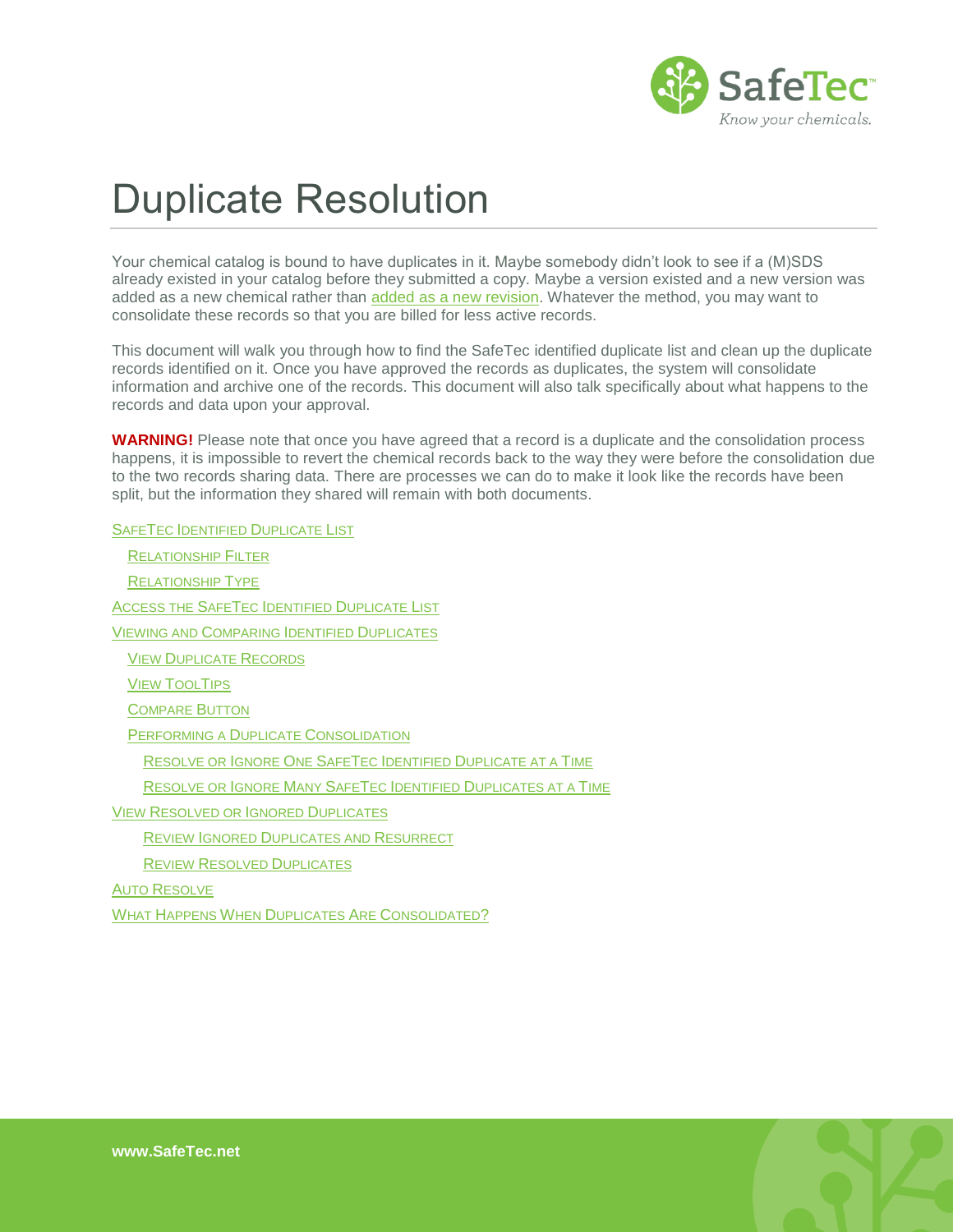

## **SafeTec Identified Duplicate List**

The SafeTec system automatically checks for duplicates and new revision records in your system and identifies them using the following criteria.

#### <span id="page-1-0"></span>**Relationship Filter**

The documents are first compared for the same product name, manufacturer name, product number, language, and region. If these all match, we identify the documents as being an exact match and are identified as an *Exact Relationship***.** 

If the documents are nearly an exact match except for product number, or if the match was identified by a user using the [Identify Duplicates](http://www.safetec.net/wp-content/uploads/2014/08/help-identify-and-consolidate-duplicates.pdf) tool, we identify the documents as being a similar match and are identified as a *Similar Relationship***.** 

You can filter by *Exact Relationship* or *Similar Relationship* using the *Relationship Filter* in the **View Duplicate Documents.** The default search will look for *Exact Relationships*, which should be auto resolved by SafeTec every night. Please contact [customerservice@safetec.net](mailto:customerservice@safetec.net) if this is not the case.

### <span id="page-1-1"></span>**Relationship Type**

Once SafeTec establishes a **Relationship Filter** for a pair of documents, we then compare the revision date to determine the **Relationship Type.** Those paired documents that have the same revision date are identified as *Unresolved Duplicates.* Documents with different revision dates are identified as *Unresolved Older Version Of.* 

# <span id="page-1-2"></span>**Access the SafeTec Identified Duplicate List**

1. From the Main Menu, click on the **View Duplicate** button.



2. The **View Duplicate Documents** window will open to a search page. If you just want to see all the unresolved exact duplicates SafeTec has identified in the system, click the **Search** button.

search

3. In the **Pending Document Relationships** list that opens, you can see documents that SafeTec believes is either an *Unresolved Exact Duplicate* or an *Unresolved Exact Older Version Of*. It displays both products that SafeTec is comparing, their revision date, SDS Number, and the possible Relationship Type.

|      | Pending Document Relationships                                                        |                     |                |                                                     |   |                                                                                       |                      |                             |                  |         |                      |  |         |
|------|---------------------------------------------------------------------------------------|---------------------|----------------|-----------------------------------------------------|---|---------------------------------------------------------------------------------------|----------------------|-----------------------------|------------------|---------|----------------------|--|---------|
|      | <b>G</b> Ignore Selected<br>ca Resolve Selected<br>图 Export to Excel                  |                     |                |                                                     |   |                                                                                       |                      |                             |                  |         |                      |  |         |
|      | $V$ O of 2 $Q$ $Q$<br>۵<br>$\bigcirc$ Page  1                                         |                     |                |                                                     |   |                                                                                       |                      |                             |                  |         |                      |  |         |
|      | <b>SDS Product A</b>                                                                  | <b>Rev Date SDS</b> | <b>Number</b>  | <b>Relationship</b><br><b>Type</b>                  |   | <b>SDS Product B</b>                                                                  | <b>Rev Date</b><br>в | <b>SDS</b><br><b>Number</b> |                  |         | <b>Relationships</b> |  |         |
| - 74 | <b>ANHYDROUS CALCIUM</b><br><b>CHLORIDE 94 - 97%</b><br><b>MINI-PELLETS</b>           | 7/13/2009 SDS-      | 003442         | <b>O</b> Unresolved<br><b>Exact Duplicate</b><br>Of | 큣 | <b>ANHYDROUS CALCIUM</b><br><b>CHLORIDE 94 - 97%</b><br><b>MINI-PELLETS</b>           | 7/13/2009            | SDS-<br>003388              | $\mathbf \Theta$ | Compare | Ignore               |  | Resolve |
| 口头   | <b>BONDERITE M-CR</b><br>1200S RTU AERO known<br>as ALODINE 1200S RTU<br><b>BRUSH</b> | 4/3/2015            | SDS-<br>003608 | Unresolved<br><b>Exact Duplicate</b><br>Of          | ᆽ | <b>BONDERITE M-CR</b><br>1200S RTU AERO known<br>as ALODINE 1200S RTU<br><b>BRUSH</b> | 4/3/2015             | SDS-<br>003607              | ◉                | Compare | Ignore               |  | Resolve |
| 쿿    | <b>Copper/Copper Alloys</b>                                                           | 1/2/2006            | SDS-<br>000146 | Unresolved<br>Exact Older<br>Version Of             | 쿿 | <b>Copper/Copper Alloys</b>                                                           | 12/15/2014 SDS-      | 003590                      | 0                | Compare | Ignore               |  | Resolve |
|      | <b>Crystal Brite EDM</b>                                                              | 1/10/2014 SDS-      | 003091         | <b>Unresolved</b><br>Exact Older<br>Version Of      | 퀏 | <b>Crystal Brite EDM</b>                                                              | 7/30/2015            | SDS-<br>003275              | 0                | Compare | Ignore               |  | Resolve |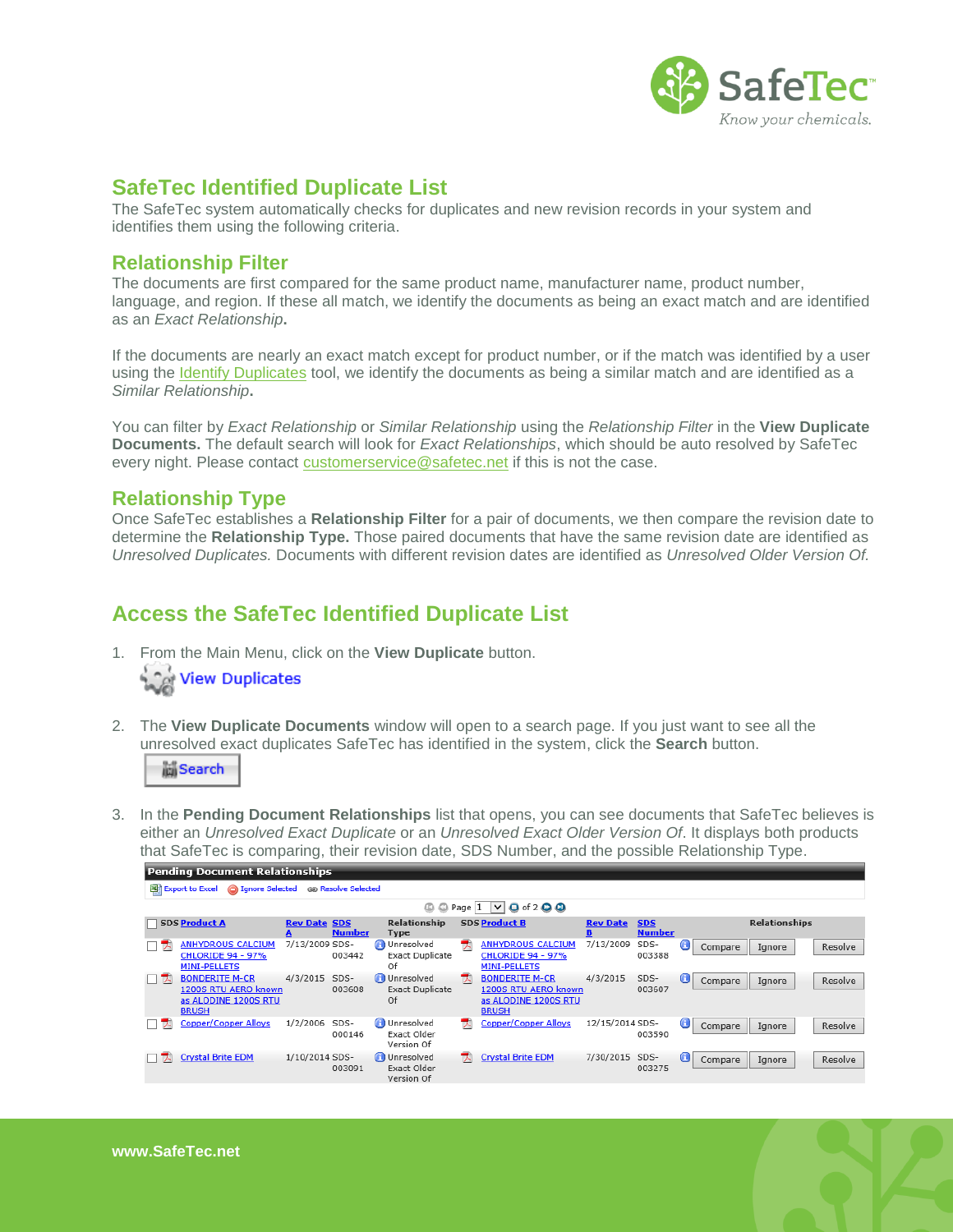

a. **Note:** The default search is to look for documents with a **Relationship Filter** of *Exact Relationship.* However, the search results can be filtered using the **Relationship Filter** and the **Relationship Type**  in the search criteria.

## <span id="page-2-0"></span>**Viewing and Comparing Identified Duplicates**

There are three main ways to compare information about the duplicates that have been identified.

- 1. View Duplicate Records
- 2. View ToolTips
- 3. Compare button

#### <span id="page-2-1"></span>**View Duplicate Records**

Clicking on the blue product name link should open the product in a new tab in your web browser. To open the other document, you will have to switch back to the web browser tab with the **Pending Document Relationships** and click the other document link.



## <span id="page-2-2"></span>**View ToolTips**

Hovering your mouse over the blue  $\bigcirc$  icon will display the product number of that chemical near your mouse.

#### <span id="page-2-3"></span>**Compare Button**

On the **Pending Document Relationships** results, click the **Compare** button.

|     | <b>Pending Document Relationships</b>                                                 |                     |                     |                                                     |   |                                                                                       |                 |                             |                  |         |                      |         |
|-----|---------------------------------------------------------------------------------------|---------------------|---------------------|-----------------------------------------------------|---|---------------------------------------------------------------------------------------|-----------------|-----------------------------|------------------|---------|----------------------|---------|
|     | <b>Selected</b><br>Export to Excel                                                    |                     | ca Resolve Selected |                                                     |   |                                                                                       |                 |                             |                  |         |                      |         |
|     |                                                                                       |                     |                     | $\bigcirc$ Page $\vert$ 1<br>۵                      |   | $Q$ of 2 $Q$ $Q$<br>$\vee$                                                            |                 |                             |                  |         |                      |         |
|     | <b>SDS Product A</b>                                                                  | <b>Rev Date SDS</b> | <b>Number</b>       | Relationship<br><b>Type</b>                         |   | <b>SDS Product B</b>                                                                  | <b>Rev Date</b> | <b>SDS</b><br><b>Number</b> |                  |         | <b>Relationships</b> |         |
| □ プ | <b>ANHYDROUS CALCIUM</b><br><b>CHLORIDE 94 - 97%</b><br><b>MINI-PELLETS</b>           | 7/13/2009 SDS-      | 003442              | <b>O</b> Unresolved<br><b>Exact Duplicate</b><br>Of | 쿿 | <b>ANHYDROUS CALCIUM</b><br><b>CHLORIDE 94 - 97%</b><br><b>MINI-PELLETS</b>           | 7/13/2009       | SDS-<br>003388              | Θ                | Compare | Ignore               | Resolve |
| 口头  | <b>BONDERITE M-CR</b><br>1200S RTU AERO known<br>as ALODINE 1200S RTU<br><b>BRUSH</b> | 4/3/2015            | SDS-<br>003608      | Unresolved<br><b>Exact Duplicate</b><br>Of          | ᆽ | <b>BONDERITE M-CR</b><br>1200S RTU AERO known<br>as ALODINE 1200S RTU<br><b>BRUSH</b> | 4/3/2015        | SDS-<br>003607              | 0                | Compare | Ignore               | Resolve |
|     | <b>Copper/Copper Alloys</b>                                                           | 1/2/2006            | SDS-<br>000146      | Unresolved<br>Exact Older<br>Version Of             | 륁 | <b>Copper/Copper Alloys</b>                                                           | 12/15/2014 SDS- | 003590                      | 0                | Compare | <b>Agnore</b>        | Resolve |
|     | <b>Crystal Brite EDM</b>                                                              | 1/10/2014 SDS-      | 003091              | Unresolved<br>Exact Older<br>Version Of             | 쿿 | <b>Crystal Brite EDM</b>                                                              | 7/30/2015       | SDS-<br>003275              | $\mathbf \Theta$ | Compare | Ignore               | Resolve |

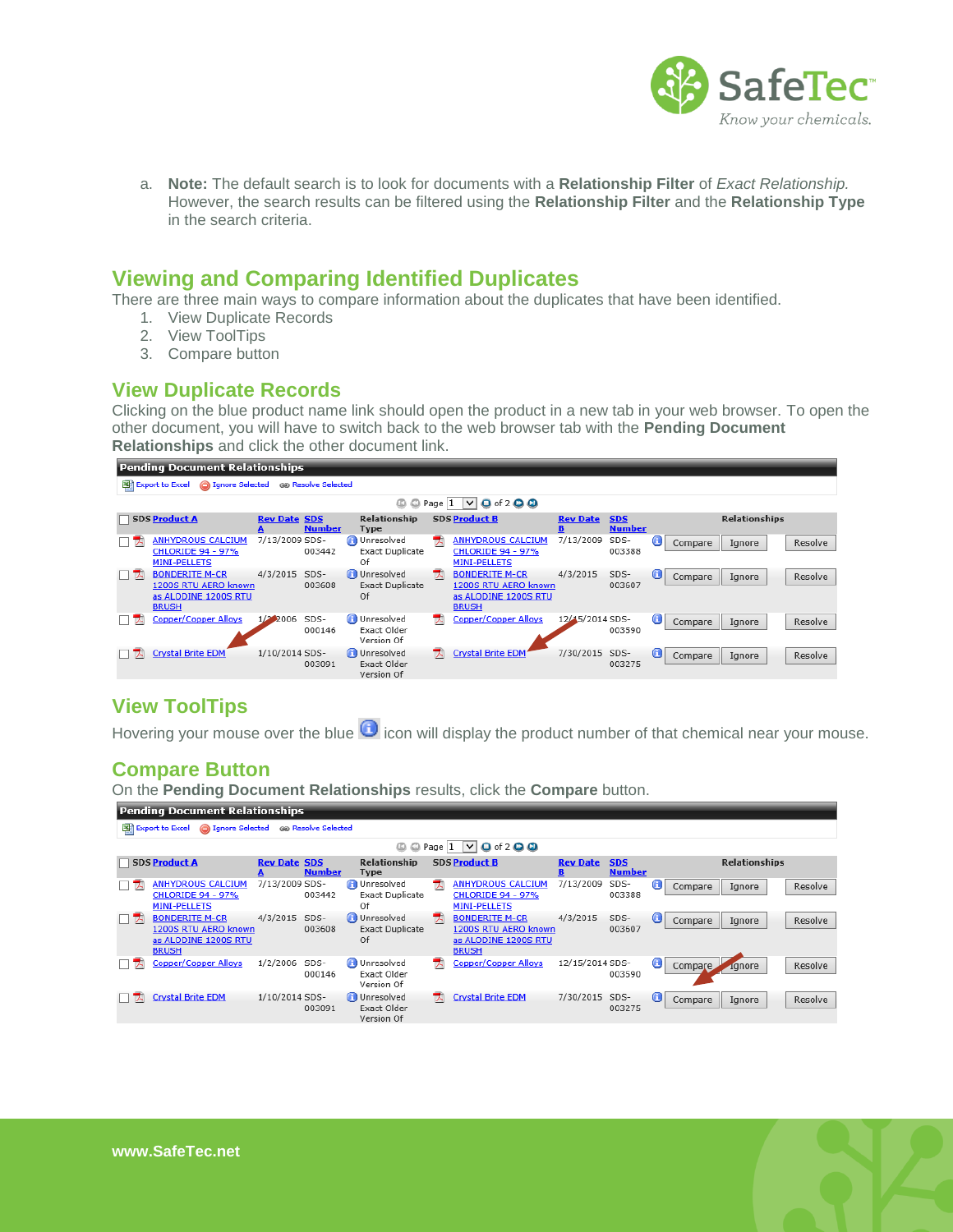

This will open up a pop up window with the product name, manufacturer, revision date, SDS number, and product number in a side by side view for comparing. It also displays who identified the relationship between the two documents and when.

| <b>Document Comparison</b>   |                                  |                                  | $\boldsymbol{\times}$ |
|------------------------------|----------------------------------|----------------------------------|-----------------------|
| View Documents               |                                  |                                  | ∧                     |
| <b>Document A</b>            |                                  | <b>Document B</b>                |                       |
| <b>Product Name</b>          | Crystal Brite EDM                | Crystal Brite EDM                |                       |
| Manufacturer                 | Hangsterfer's Laboratories, Inc. | Hangsterfer's Laboratories, Inc. |                       |
| <b>Revision Date</b>         | 1/10/2014 12:00:00 AM            | 7/30/2015 12:00:00 AM            |                       |
| <b>SDS Number</b>            | SDS-003091                       | SDS-003275                       |                       |
| <b>Product Number</b>        |                                  |                                  |                       |
| <b>Document Relationship</b> |                                  |                                  |                       |
| <b>Created By</b>            | SafetecScheduler                 |                                  |                       |
| <b>Date Created</b>          | 11/20/2015 10:04:42 PM           |                                  | $\checkmark$          |
|                              |                                  |                                  |                       |
|                              |                                  |                                  | Close                 |

In the upper right hand corner of this pop up window, there is a **View Documents** button. Clicking on this button will open up both records in new web browser tabs.

When you are done reviewing the information in the **Document Comparison** window, you can click the **Close**  button.

## <span id="page-3-0"></span>**Performing a Duplicate Consolidation**

From the **Pending Document Relationship** list, there are two main ways to resolve or ignore a SafeTec identified duplicate:

- 1. One pair at a time
- 2. In bulk

Ignoring a possible duplicate will move the pair to an ignored list. This marks them as reviewed, and removes them from needing your attention. If you later decide that you do indeed wish to approve the documents as ignored, it is possible to move them back to Pending and then become resolved.

**WARNING!** Please note that once you have agreed that a record is a duplicate and the consolidation process happens, it is impossible to revert the chemical records back to the way they were before the consolidation due to the two records sharing data. There are processes we can do to make it look like the records have been split, but the information they shared will remain with both documents.

#### <span id="page-3-1"></span>**Resolve or Ignore One SafeTec Identified Duplicate at a Time**

1. In the **Pending Document Relationship** list, you can review by the records by:

- a. Clicking on the red MSDS icon to view the documents.
- b. Clicking on the blue product name to open the SDS Detail window

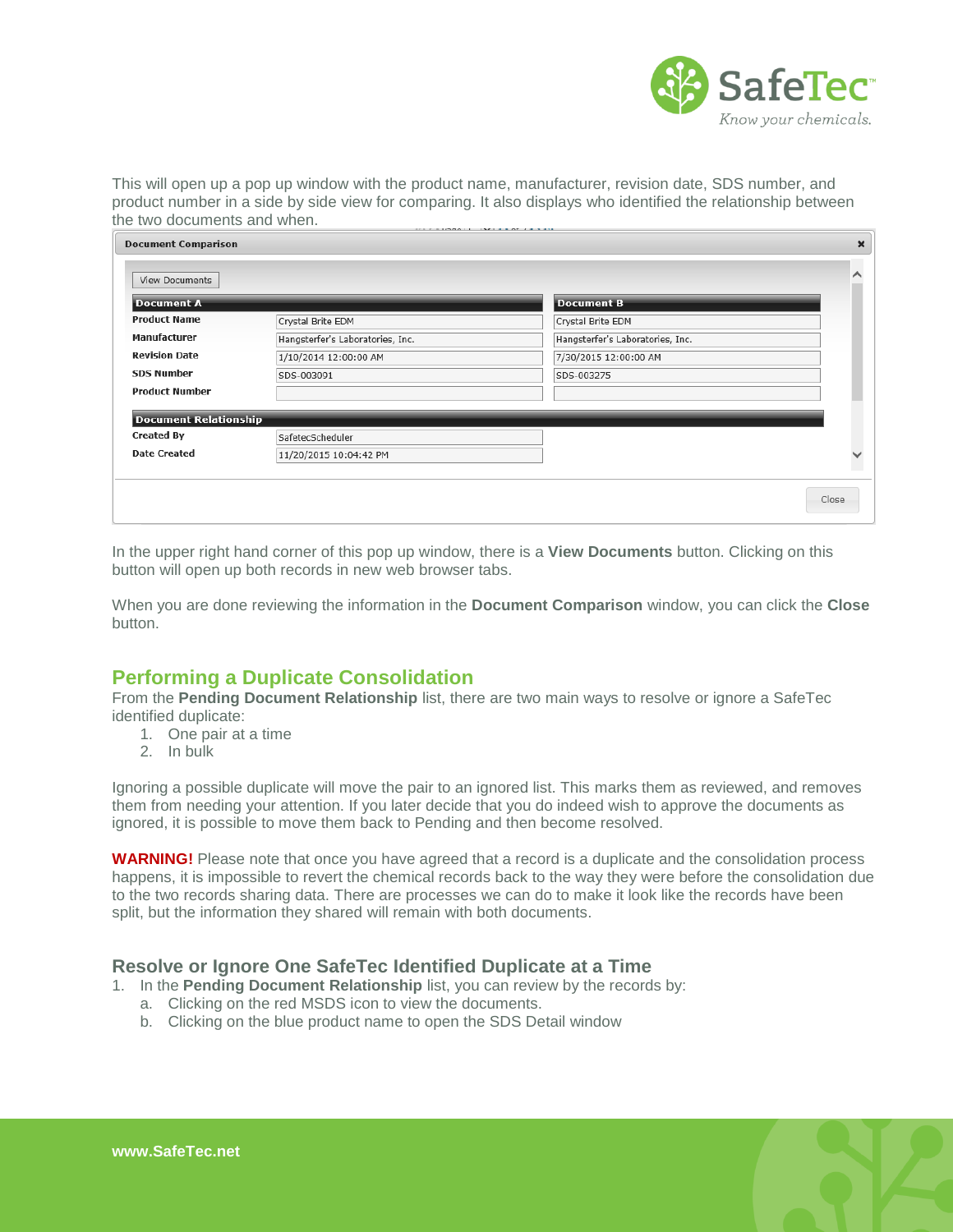

2. If you have determined you want to ignore the documents SafeTec identified as a possible duplicate, click the **Ignore** button for those records.

#### Ignore

- a. The screen will refresh with the pair removed and the screen will display that they have been ignored. The record(s) were successfully Ignored.
- b. You can search for Ignored records and allow them to be reviewed again at a later time.
- 3. If you have determined you want to approve a possible duplicate, click the **Resolve** button for those records.

Resolve

- a. The screen will refresh with the pair removed and the screen will display that they have been resolved.  $\bigoplus$  The record(s) were successfully Resolved.
- b. **WARNING!** Please note that once you have agreed that a record is a duplicate and the consolidation process happens, it is impossible to revert the chemical records back to the way they were before the consolidation due to the two records sharing data. There are processes we can do to make it look like the records have been split, but the information they shared will remain with both documents.

#### <span id="page-4-0"></span>**Resolve or Ignore Many SafeTec Identified Duplicates at a Time**

- 1. In the **Pending Document Relationship** list, you can review by the records by:
	- a. Clicking on the red MSDS icon to view the documents.
	- b. Clicking on the blue product name to open the SDS Detail window
- 2. If you have determined which pairs you want to ignore the documents SafeTec identified as a possible duplicates, click the boxes beside their names and then click the **Ignore Selected** button.



b. You can search for Ignored records and allow them to be reviewed again at a later time.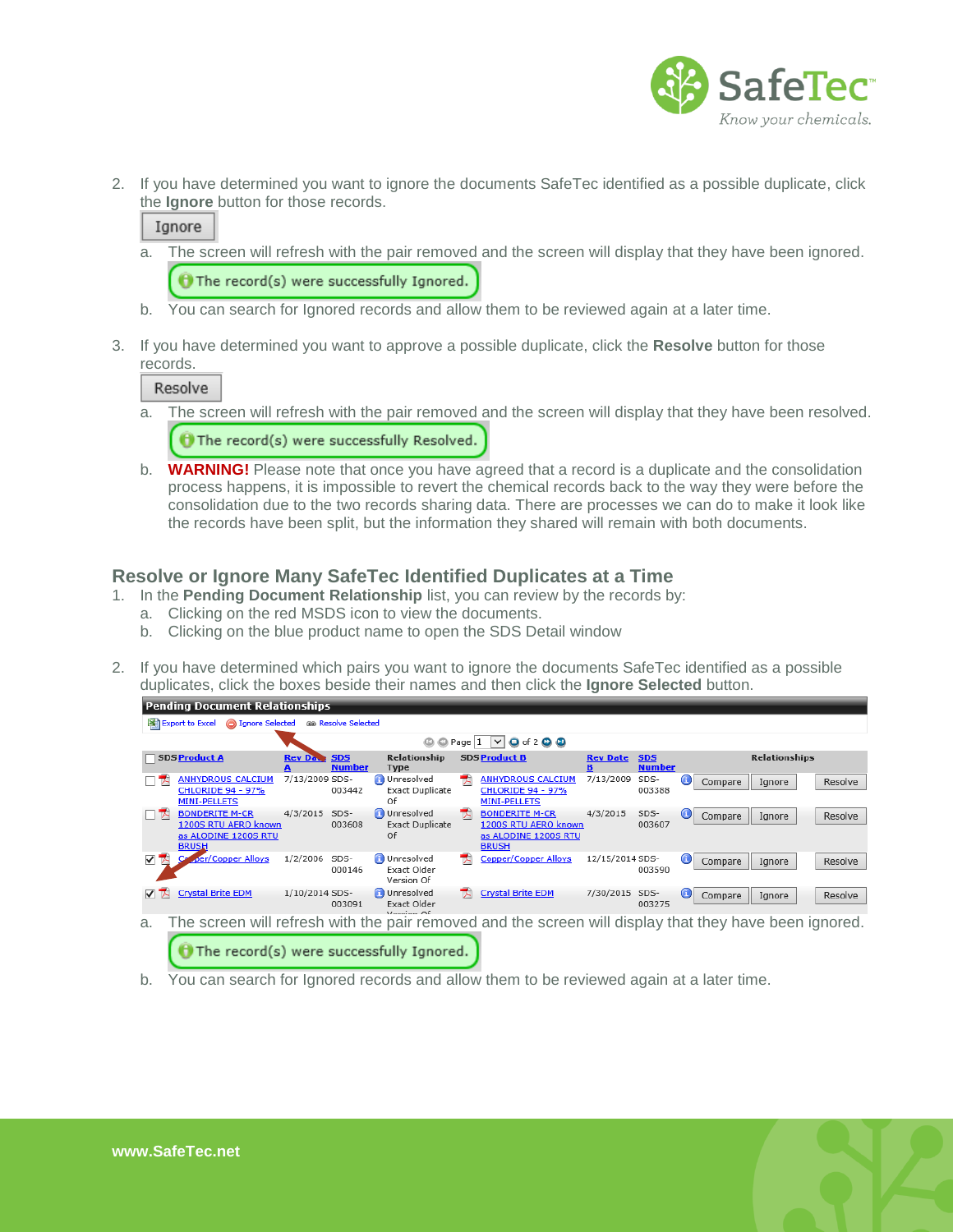

3. If you have determined you want to approve a possible duplicate, click the **Resolve** button for those records.

|        | <b>Pending Document Relationships</b>                                                 |                     |                |                                                     |   |                                                                                       |                 |                             |   |                                                                                                         |         |  |
|--------|---------------------------------------------------------------------------------------|---------------------|----------------|-----------------------------------------------------|---|---------------------------------------------------------------------------------------|-----------------|-----------------------------|---|---------------------------------------------------------------------------------------------------------|---------|--|
|        | 1gnore Selected (38) Resolve Selected<br>图 Export to Excel                            |                     |                |                                                     |   |                                                                                       |                 |                             |   |                                                                                                         |         |  |
|        |                                                                                       |                     |                | $\circledcirc$ $\circledcirc$ Page $\vert$ 1        |   | $\triangledown$ <b>O</b> of 2 $\odot$ <b>O</b>                                        |                 |                             |   |                                                                                                         |         |  |
|        | <b>SDS Product A</b>                                                                  | <b>Rev Date SDS</b> | <b>Number</b>  | Relationship<br><b>Type</b>                         |   | <b>SDS Product B</b>                                                                  | <b>Rev Date</b> | <b>SDS</b><br><b>Number</b> |   | <b>Relationships</b>                                                                                    |         |  |
| □ プ    | <b>ANHYDROUS CALCIUM</b><br><b>CHLORIDE 94 - 97%</b><br><b>MINI-PELLETS</b>           | 7/13/2009 SDS-      | 003442         | <b>C</b> Unresolved<br><b>Exact Duplicate</b><br>Of | 퀏 | <b>ANHYDROUS CALCIUM</b><br><b>CHLORIDE 94 - 97%</b><br><b>MINI-PELLETS</b>           | 7/13/2009       | SDS-<br>003388              | 0 | Compare<br>Ignore                                                                                       | Resolve |  |
| 口头     | <b>BONDERITE M-CR</b><br>1200S RTU AERO known<br>as ALODINE 1200S RTU<br><b>BRUSH</b> | 4/3/2015            | SDS-<br>003608 | <b>C</b> Unresolved<br><b>Exact Duplicate</b><br>Of | ᆺ | <b>BONDERITE M-CR</b><br>1200S RTU AERO known<br>as ALODINE 1200S RTU<br><b>BRUSH</b> | 4/3/2015        | SDS-<br>003607              | 0 | Compare<br>Ignore                                                                                       | Resolve |  |
| ▽<br>W | per/Copper Alloys                                                                     | 1/2/2006            | SDS-<br>000146 | Unresolved<br>Exact Older<br>Version Of             | ᆺ | <b>Copper/Copper Alloys</b>                                                           | 12/15/2014 SDS- | 003590                      | ⊕ | Compare<br>Ignore                                                                                       | Resolve |  |
| ▿ਨ     | <b>Crystal Brite EDM</b>                                                              | 1/10/2014 SDS-      | 003091         | <b>O</b> Unresolved<br>Exact Older<br>Mornion Of    | 귕 | <b>Crystal Brite EDM</b>                                                              | 7/30/2015 SDS-  | 003275                      | 0 | Compare<br>Ignore                                                                                       | Resolve |  |
| a.     |                                                                                       |                     |                |                                                     |   |                                                                                       |                 |                             |   | The screen will refresh with the pair removed and the screen will display that they have been resolved. |         |  |

 $\Theta$  The record(s) were successfully Resolved.

b. **WARNING!** Please note that once you have agreed that a record is a duplicate and the consolidation process happens, it is impossible to revert the chemical records back to the way they were before the consolidation due to the two records sharing data. There are processes we can do to make it look like the records have been split, but the information they shared will remain with both documents.

## <span id="page-5-0"></span>**View Resolved or Ignored Duplicates**

Once you have resolved or ignored duplicates, you can review the list of resolved or ignored duplicates.

#### <span id="page-5-1"></span>**Review Ignored Duplicates and Resurrect**

Ignoring a possible duplicate will move the records to an Ignored list. This marks them as being previously reviewed by you, and removes them from the Pending list as they no longer need your attention. If you later decide that you do indeed wish to approve the documents as ignored, it is possible to move them back to Pending and then become resolved.

1. From the Main Menu, click on the **View Duplicate** button.

View Duplicates

2. The **View Duplicate Document** window will open. Click on the **Ignored** tab.

|  | Pending Resolved Ignored |  |
|--|--------------------------|--|
|--|--------------------------|--|

3. To find all ignored possible duplicate identified documents, click the **Search** button.

**Search**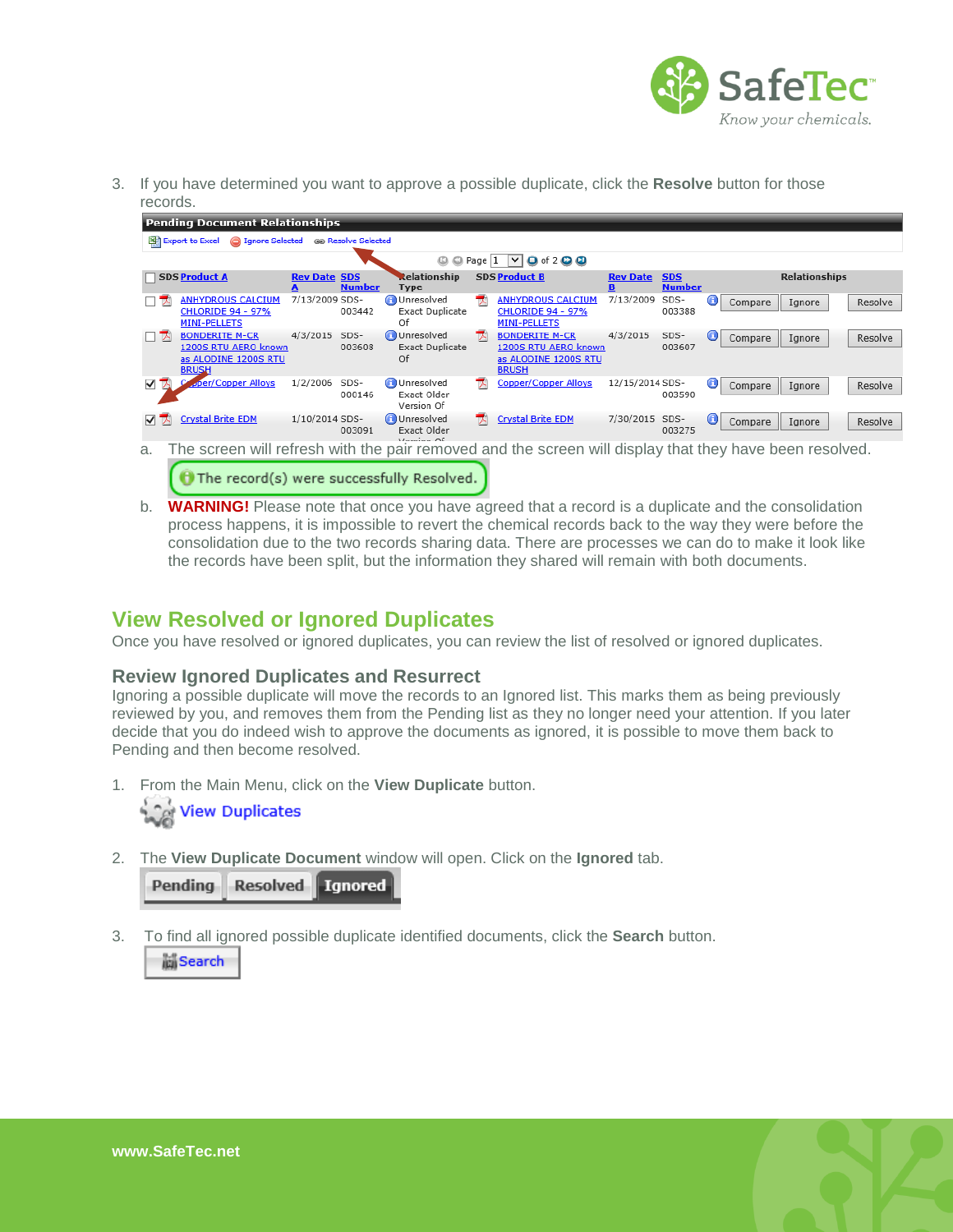

4. In the **Ignored Document Relationships** list, you can resurrect records and return them to the **Pending**  list to be reviewed again. There are two methods to do this:

| <b>Ignored Document Relationships</b>       |                     |               |                             |                                                                                             |                 |                                          |                        |               |           |  |
|---------------------------------------------|---------------------|---------------|-----------------------------|---------------------------------------------------------------------------------------------|-----------------|------------------------------------------|------------------------|---------------|-----------|--|
| Export to Excel <b>D</b> Resurrect Selected |                     |               |                             |                                                                                             |                 |                                          |                        |               |           |  |
| SDS Product A                               | <b>Rev Date SDS</b> | <b>Number</b> | Relationship<br><b>Type</b> | <b>SDS Product B</b>                                                                        | <b>Rev Date</b> | <b>SDS</b><br><b>Number</b>              | Date<br><b>Ignored</b> | Ignored<br>Bv |           |  |
| Copper/Copper<br><b>Alloys</b>              | 1/2/2006            |               |                             | SDS-000146 Not Older Version TA Copper/Copper<br><b>Alloys</b>                              |                 | 12/15/2014 SDS-003590 3/31/2016 beatherc |                        |               | Resurrect |  |
| $\nabla$ $\nabla$ Crystal Brite EDM         |                     |               |                             | 1/10/2014 SDS-003091 (Not Older Version (Crystal Brite EDM 7/30/2015 SDS-003275 (35/31/2016 |                 |                                          |                        | heatherc      | Resurrect |  |

- a. Click the **Resurrect** button for the pair of records you wish to review again.
- b. Place a check box next to all the chemicals you wish to resurrect, and click the **Resurrect Selected**  button.
- 5. The screen will refresh with the record(s) removed and display a message.

The record(s) were successfully Resurrected.

#### <span id="page-6-0"></span>**Review Resolved Duplicates**

Unlike the Ignore process, a resolved duplicate is impossible to revert the chemical records back to the Pending list to be reviewed again and ignored. This is because data is shared between the two records, and it is impossible to know who had what data originally.

1. From the Main Menu, click on the **View Duplicate** button.



2. The **View Duplicate Documents** window will open. Click on the **Resolved** tab.

|  | Pending Resolved Ignored |  |
|--|--------------------------|--|
|--|--------------------------|--|

**Resolved Document Relationships** 

3. To find all resolved possible duplicate identified documents, click the **Search** button.

Search

4. The **Resolved Document Relationship** list will display all documents that have been resolved. Documents that were Resolved By Safetec Web were documents approved online by an Admin user, while documents that were Resolved By Safetec Admin were approved by SafeTec for you.

| 图 Export to Excel                                                      |                                                                           |                |                              |    |                             |                  |                             |                                |                       |  |  |
|------------------------------------------------------------------------|---------------------------------------------------------------------------|----------------|------------------------------|----|-----------------------------|------------------|-----------------------------|--------------------------------|-----------------------|--|--|
|                                                                        | $\bigcirc$ Page $\big 1\big $<br>$Q$ of 2 $Q$ $Q$<br>$^{\circ}$<br>$\vee$ |                |                              |    |                             |                  |                             |                                |                       |  |  |
| <b>SDS Product A</b>                                                   | <b>Rev Date SDS</b>                                                       | <b>Number</b>  | Relationship<br><b>Type</b>  |    | <b>SDS Product B</b>        | <b>Rev Date</b>  | <b>SDS</b><br><b>Number</b> | <b>Date</b><br><b>Resolved</b> | <b>Resolved</b><br>By |  |  |
| 09BR007                                                                | 10/3/2013 147954                                                          |                | Resolved Older<br>Version Of | ᇼ  | 09BR007CAT                  | 9/16/2014 147954 |                             | 1/18/2016                      | *tracyb               |  |  |
| 09BR007<br>ᇼ.                                                          | 10/3/2013 147954                                                          |                | Resolved Older<br>Version Of | ᆽ  | 09BR007CAT                  | 9/16/2014 147954 |                             | $\bigodot$ 1/18/2016           | danc                  |  |  |
| 3M SCOTCH-WELD 2216 B/A<br>PART B TRANSLUCENT EPOXY<br><b>ADHESIVE</b> | 1/4/2012                                                                  | SDS-<br>001581 | Resolved Older<br>Version Of | T. | wrtfgsdfg                   |                  | SDS-<br>001581              | 12/3/2015                      | SafetecWeb            |  |  |
| <b>ACETONE</b>                                                         |                                                                           | SDS-<br>003596 | Resolved Older<br>Version Of | T. | <b>ACETONE</b>              | 4/1/2013         | SDS-<br>003596              | $\bigcap$ 1/7/2016             | *tracyb               |  |  |
| ATR 525 PART B - ADHESIVE                                              | 1/27/2009 158786                                                          |                | Resolved<br>Duplicate Of     | T. | ATR 525 PART A - ADHESIVE   | 1/27/2009 158785 |                             | $\bigcap_{12/4/2015}$          | SafetecWeb            |  |  |
| <b>BASALT FILAMENT YARN</b>                                            | 1/1/2001                                                                  | SDS-<br>002123 | Resolved Older<br>Version Of | ᄀ  | <b>BASALT FILAMENT YARN</b> | 1/1/2012         | SDS-<br>002123              | <b>3/17/2015</b>               | tracyb                |  |  |